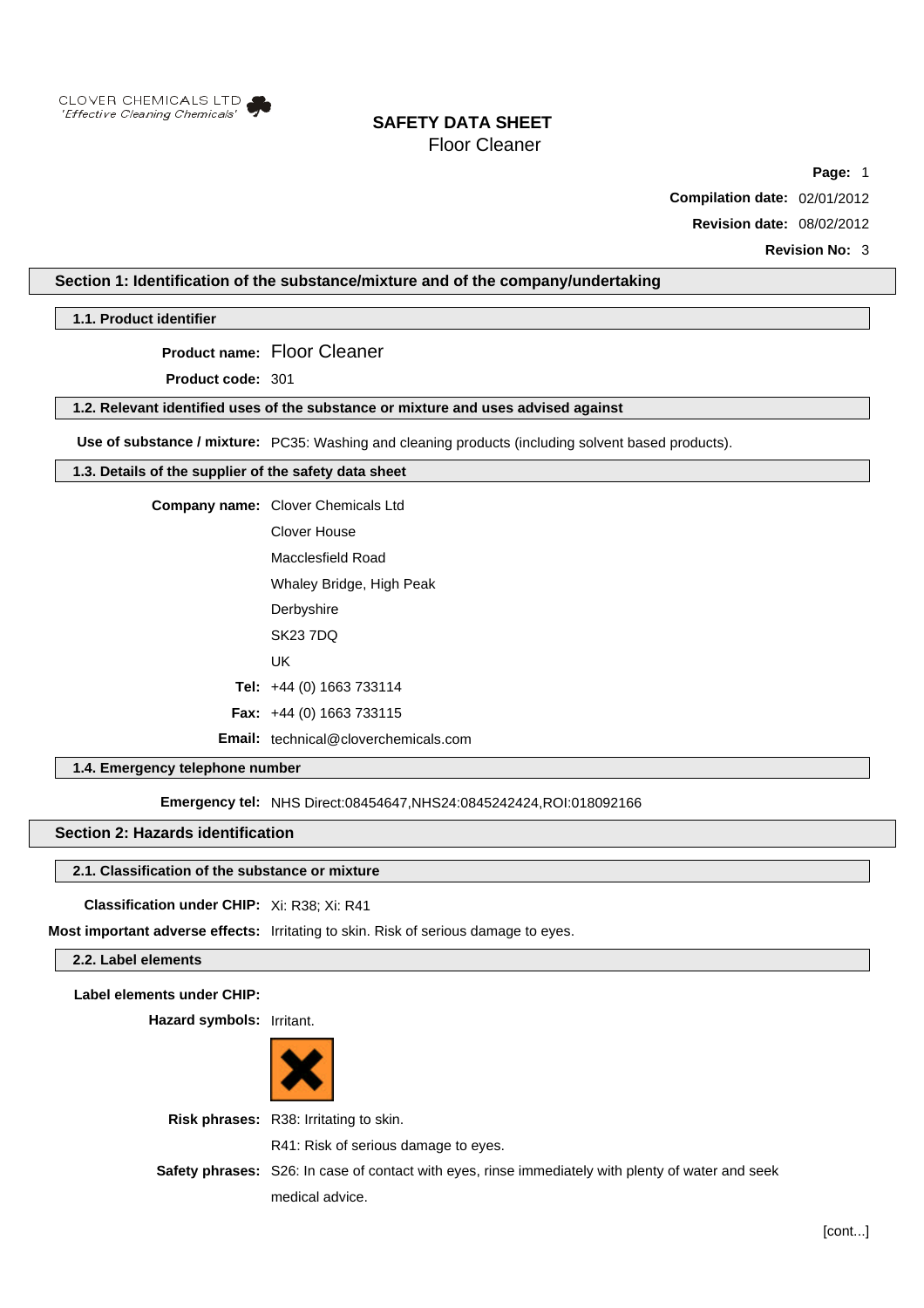S24/25: Avoid contact with skin and eyes.

# S64: If swallowed, rinse mouth with water (only if the person is conscious).

# **2.3. Other hazards**

# **PBT:** This substance is not identified as a PBT substance.

# **Section 3: Composition/information on ingredients**

# **3.2. Mixtures**

# **Hazardous ingredients:**

# 3 - BUTOXYPROPAN - 2 - OL

| <b>EINECS</b>    | <b>CAS</b>  | <b>CHIP Classification</b>                        | <b>CLP Classification</b> | Percent  |
|------------------|-------------|---------------------------------------------------|---------------------------|----------|
| 225-878-4        | 005131-66-8 | Xi: R36/38                                        | $\overline{\phantom{0}}$  | 5-10%    |
|                  |             | B-ALANINE, N-COCO ALKYL DERIVATIVES, SODIUM SALTS |                           |          |
| 271-795-1        | 68608-68-4  | Xi: R36                                           |                           | $1 - 5%$ |
|                  |             | C 12/15 A, 3-12 EO MULTIBRANCHED (DID 28)         |                           |          |
| <b>POLYMER</b>   | 9043-30-5   | Xn: R22; Xi: R41                                  |                           | $1 - 5%$ |
|                  |             | C9/11 A, >3-6 EO PREDOMINANTLY LINEAR (DID 21)    |                           |          |
| <b>POLYMER</b>   | 160875-66-1 | Xi: R41                                           | ۰                         | $1 - 5%$ |
| SODIUM HYDROXIDE |             |                                                   |                           |          |
| 215-185-5        | 1310-73-2   | C: R35                                            | Skin Corr. 1A: H314       | $1 - 5%$ |

# **Section 4: First aid measures**

 $\Box$ 

# **4.1. Description of first aid measures**

|                                                                  | <b>Skin contact:</b> Remove all contaminated clothes and footwear immediately unless stuck to skin. Wash |  |
|------------------------------------------------------------------|----------------------------------------------------------------------------------------------------------|--|
|                                                                  | immediately with plenty of soap and water.                                                               |  |
|                                                                  | Eye contact: Bathe the eye with running water for 15 minutes. Transfer to hospital for specialist        |  |
|                                                                  | examination.                                                                                             |  |
|                                                                  | Ingestion: Wash out mouth with water. Do not induce vomiting. If conscious, give half a litre of water   |  |
|                                                                  | to drink immediately. Consult a doctor.                                                                  |  |
|                                                                  | <b>Inhalation:</b> Remove casualty from exposure ensuring one's own safety whilst doing so.              |  |
| 4.2. Most important symptoms and effects, both acute and delayed |                                                                                                          |  |
|                                                                  |                                                                                                          |  |
|                                                                  | <b>Skin contact:</b> There may be irritation and redness at the site of contact.                         |  |
|                                                                  | Eye contact: There may be pain and redness. The eyes may water profusely. There may be severe            |  |
|                                                                  | pain. The vision may become blurred. May cause permanent damage.                                         |  |
|                                                                  | Ingestion: There may be soreness and redness of the mouth and throat. Nausea and stomach                 |  |
|                                                                  | pain may occur.                                                                                          |  |
|                                                                  | <b>Inhalation:</b> There may be irritation of the throat with a feeling of tightness in the chest.       |  |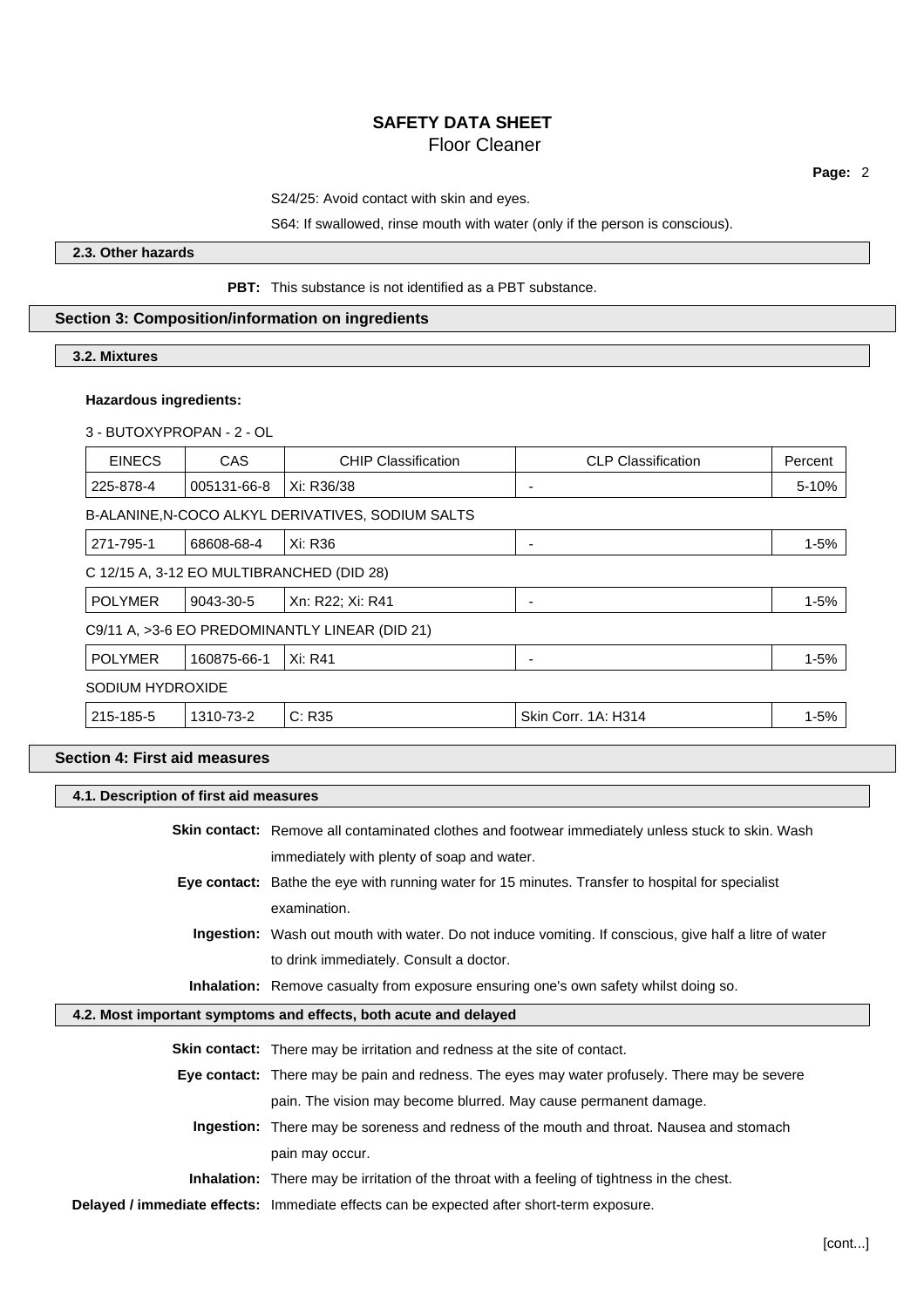# **SAFETY DATA SHEET**

# Floor Cleaner

# **4.3. Indication of any immediate medical attention and special treatment needed**

**Immediate / special treatment:** Eye bathing equipment should be available on the premises.

# **Section 5: Fire-fighting measures**

### **5.1. Extinguishing media**

**Extinguishing media:** Suitable extinguishing media for the surrounding fire should be used.

# **5.2. Special hazards arising from the substance or mixture**

**Exposure hazards:** In combustion emits toxic fumes of carbon dioxide / carbon monoxide.

### **5.3. Advice for fire-fighters**

**Advice for fire-fighters:** Wear self-contained breathing apparatus. Wear protective clothing to prevent contact with skin and eyes.

# **Section 6: Accidental release measures**

# **6.1. Personal precautions, protective equipment and emergency procedures**

**Personal precautions:** Mark out the contaminated area with signs and prevent access to unauthorised

personnel. Do not attempt to take action without suitable protective clothing - see section

8 of SDS. Turn leaking containers leak-side up to prevent the escape of liquid.

#### **6.2. Environmental precautions**

**Environmental precautions:** Do not discharge into drains or rivers. Contain the spillage using bunding.

# **6.3. Methods and material for containment and cleaning up**

**Clean-up procedures:** Transfer to a suitable container. Neutralise with dilute hydrochloric acid.

**6.4. Reference to other sections**

**Reference to other sections:** Refer to section 8 of SDS.

### **Section 7: Handling and storage**

### **7.1. Precautions for safe handling**

**Handling requirements:** Avoid direct contact with the substance. Ensure there is sufficient ventilation of the area.

Avoid the formation or spread of mists in the air.

# **7.2. Conditions for safe storage, including any incompatibilities**

**Storage conditions:** Store in cool, well ventilated area. Keep container tightly closed.

**Suitable packaging:** Polyethylene. Stainless steel. Teflon.

### **7.3. Specific end use(s)**

**Specific end use(s):** No data available.

# **Section 8: Exposure controls/personal protection**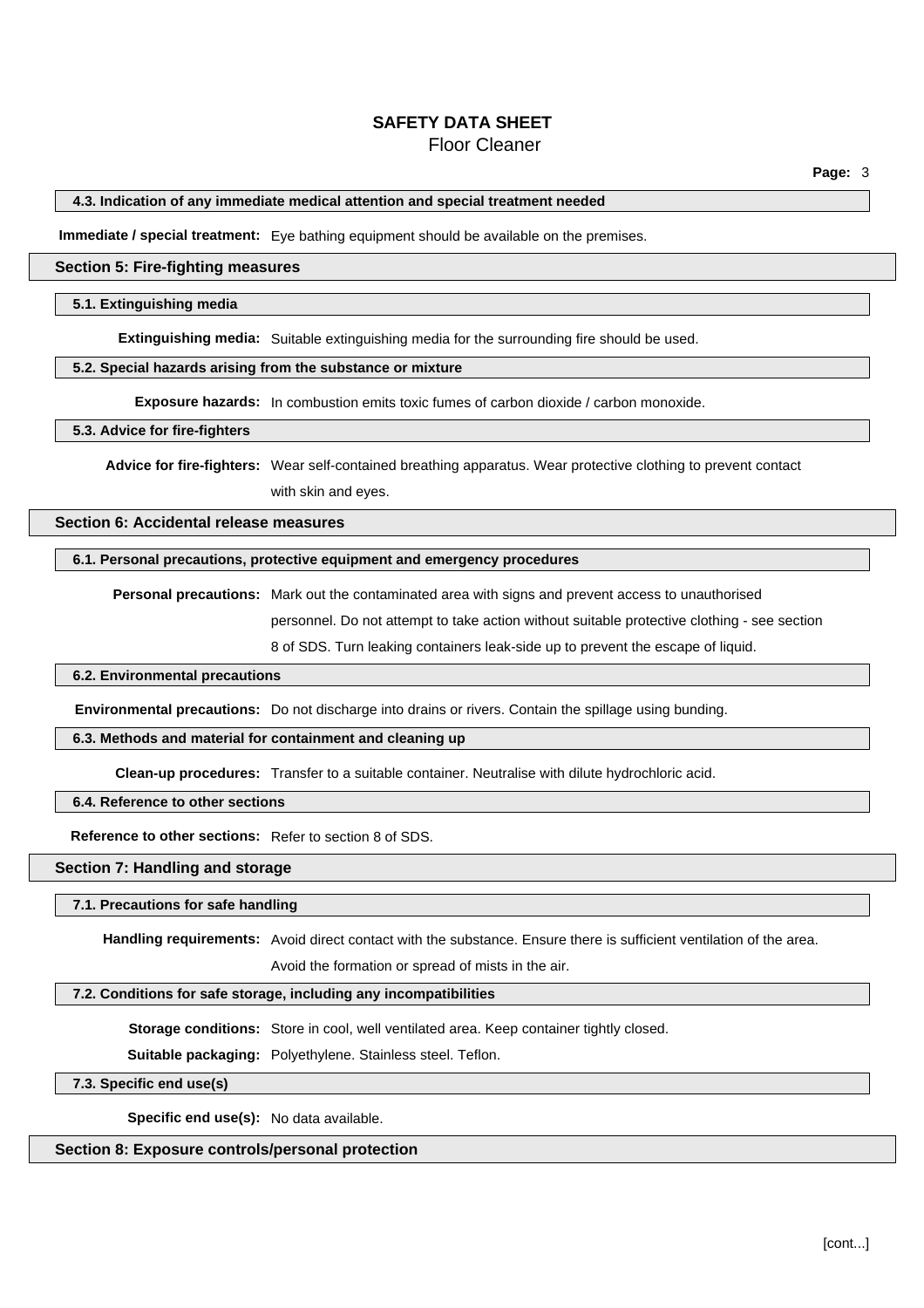# **8.1. Control parameters**

**Hazardous ingredients:**

# **SODIUM HYDROXIDE**

### **Workplace exposure limits: Respirable dust Respirable dust**

| State | 8 hour TWA | 15 min. STEL     | 8 hour TWA | 15 min. STEL |
|-------|------------|------------------|------------|--------------|
| UK    |            | $2 \text{ mg/m}$ |            |              |

# **8.2. Exposure controls**

**Engineering measures:** Ensure there is sufficient ventilation of the area. **Respiratory protection:** Self-contained breathing apparatus must be available in case of emergency. **Hand protection:** Protective gloves. Gloves (alkali-resistant). **Eye protection:** Tightly fitting safety goggles. Ensure eye bath is to hand. **Skin protection:** Protective clothing.

# **Section 9: Physical and chemical properties**

# **9.1. Information on basic physical and chemical properties**

| <b>State: Liquid</b>                   |                                                  |                         |
|----------------------------------------|--------------------------------------------------|-------------------------|
| <b>Colour: Blue</b>                    |                                                  |                         |
|                                        | <b>Odour:</b> Characteristic odour               |                         |
| <b>Evaporation rate: Moderate</b>      |                                                  |                         |
|                                        | <b>Oxidising:</b> Non-oxidising (by EC criteria) |                         |
| <b>Solubility in water: Soluble</b>    |                                                  |                         |
|                                        | <b>Viscosity: Non-viscous</b>                    |                         |
| <b>Boiling point/range°C: 100</b>      | Melting point/range $C: 0$                       |                         |
| <b>Relative density:</b> $1.05 - 1.15$ |                                                  | <b>pH:</b> $1\% = 11.5$ |
| <b>VOC g/l:</b> 57.3                   |                                                  |                         |

### **9.2. Other information**

**Other information:** Not applicable.

# **Section 10: Stability and reactivity**

**10.1. Reactivity**

**Reactivity:** Stable under recommended transport or storage conditions.

**10.2. Chemical stability**

**Chemical stability:** Stable under normal conditions.

### **10.3. Possibility of hazardous reactions**

**Hazardous reactions:** Hazardous reactions will not occur under normal transport or storage conditions.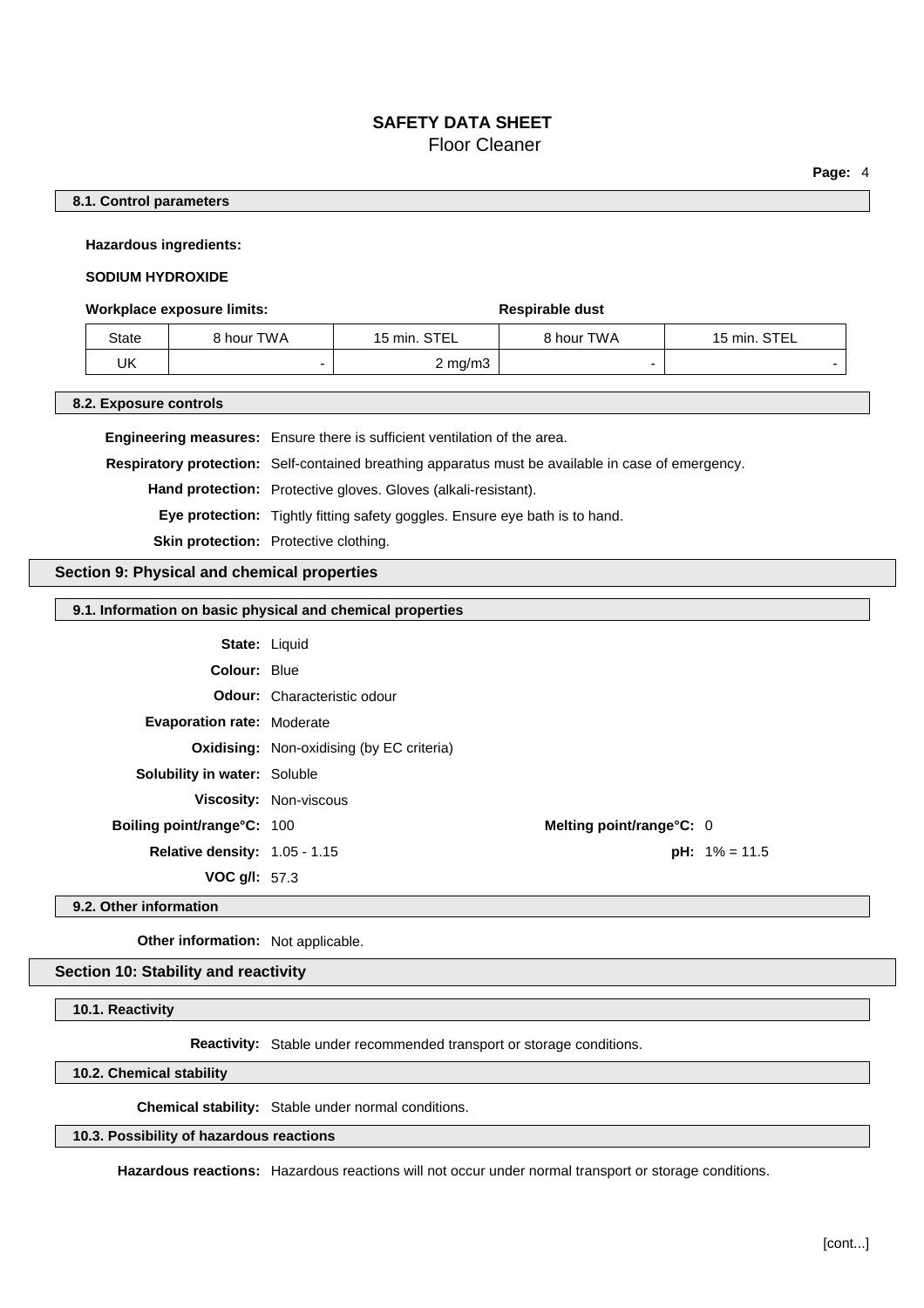# **10.4. Conditions to avoid**

### **10.5. Incompatible materials**

**Materials to avoid:** Strong oxidising agents. Strong acids.

# **10.6. Hazardous decomposition products**

**Haz. decomp. products:** In combustion emits toxic fumes.

# **Section 11: Toxicological information**

### **11.1. Information on toxicological effects**

# **Relevant effects for mixture:**

| Effect | Route              | Basis                 |
|--------|--------------------|-----------------------|
| .      | <b>DRM</b><br>. ∕ا | calculated<br>⊐շ<br>. |

**Symptoms / routes of exposure**

**Skin contact:** There may be irritation and redness at the site of contact.

**Eye contact:** There may be pain and redness. The eyes may water profusely. There may be severe pain. The vision may become blurred. May cause permanent damage.

**Ingestion:** There may be soreness and redness of the mouth and throat. Nausea and stomach pain may occur.

**Inhalation:** There may be irritation of the throat with a feeling of tightness in the chest.

**Delayed / immediate effects:** Immediate effects can be expected after short-term exposure.

# **Section 12: Ecological information**

**12.1. Toxicity**

**Ecotoxicity values:** Not applicable.

# **12.2. Persistence and degradability**

**Persistence and degradability:** Biodegradable. The surfactants contained in this preperation comply with the

biodegradability criteria as laid down in regulation (EC) No.648/2004 on detergents.

### **12.3. Bioaccumulative potential**

**Bioaccumulative potential:** No bioaccumulation potential.

**12.4. Mobility in soil**

**Mobility:** Readily absorbed into soil.

# **12.5. Results of PBT and vPvB assessment**

**PBT identification:** This substance is not identified as a PBT substance.

# **12.6. Other adverse effects**

**Other adverse effects:** Negligible ecotoxicity.